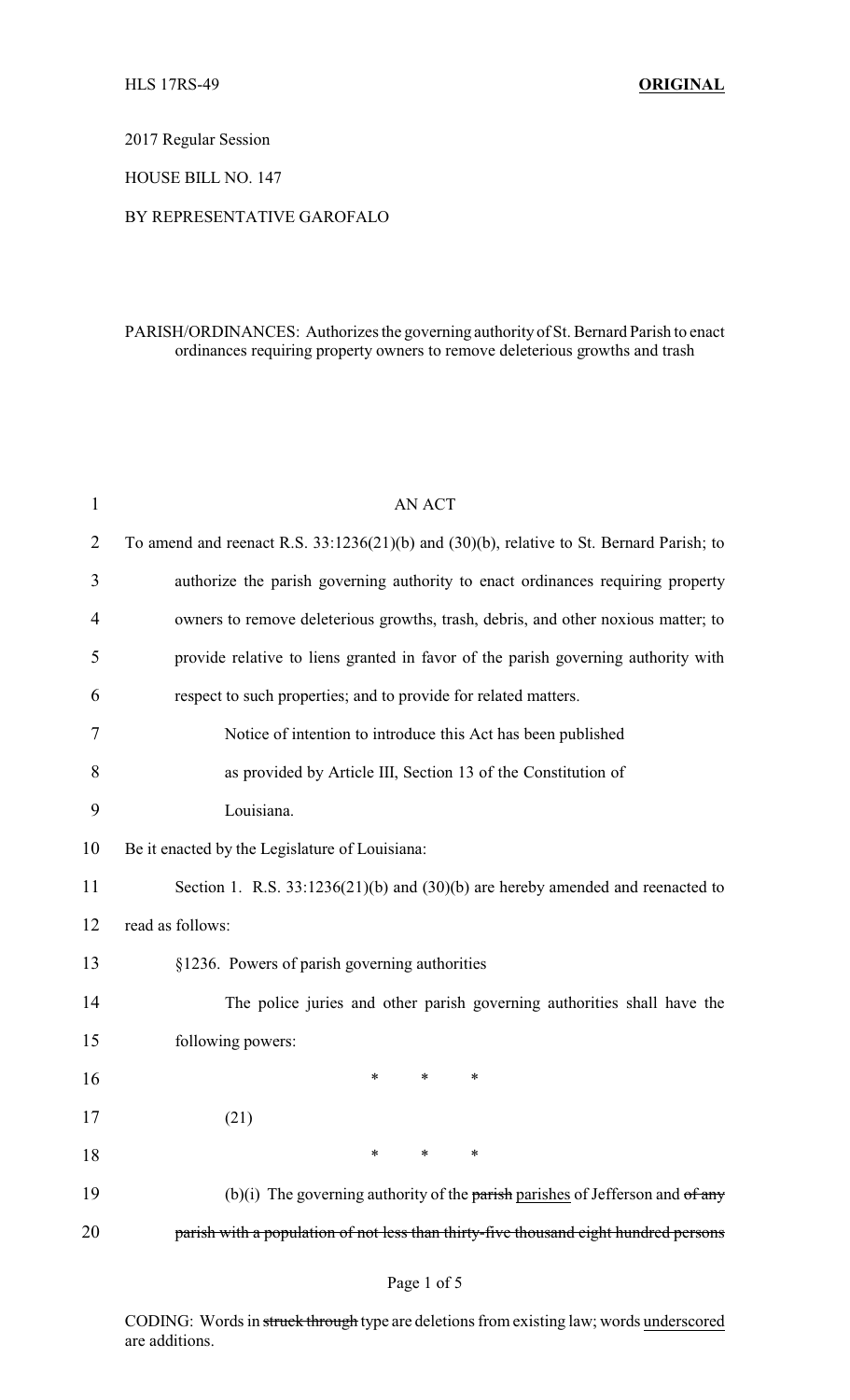1 and not more than thirty-nine thousand persons according to the latest federal 2 decennial census St. Bernard may enact ordinances regulating or prohibiting the growth or accumulation of grass, obnoxious weeds, or other deleterious or unhealthful growths, trash, debris, refuse, or discarded or noxious matter.

 (ii) In the exercise of the authority herein granted by this Subparagraph, the parish governing authority may, among other things, but not by way of limitation, require or compel property owners to cut or remove such grass, obnoxious weeds, or other deleterious or unhealthful growths, trash, debris, refuse, or discarded or noxious matter on their property.

 (iii) If the owner of any lot located within recognized subdivisions outside municipalities in the parish fails to cut or remove such matter when requested to do so by the governing authority, within fifteen days after receipt of such request or notice by a registered or certified letter or other adequate notice, the governing authority may have such matter cut or removed and may charge such property owner in accordance with regulations adopted by the governing authority.

 (iv) Upon failure of any such property owner to pay the charges, the governing authority may file a certified copy of said charges with the recorder of mortgages, and the same, when so filed and recorded, shall operate as a lien and privilege in favor of the parish against the property on which said matter was cut or 20 removed. In the parish parishes of Jefferson and in any parish with a population of 21 not less than thirty-five thousand eight hundred persons and not more than thirty-nine 22 thousand persons according to the latest federal decennial census St. Bernard, the lien and privilege granted under this Paragraph, when recorded within sixty days from the date of completion of the cutting or removal, shall have the same ranking as an ad valorem tax lien on immovable property as provided in R.S. 9:4821(1).

 (v) The parish may, at its option, enact ordinances to add cutting and removal charges to the annual ad valorem tax bill of the property involved. In the 28 parish parishes of Jefferson and in any parish with a population of not less than 29 thirty-five thousand eight hundred persons and not more than thirty-nine thousand

#### Page 2 of 5

CODING: Words in struck through type are deletions from existing law; words underscored are additions.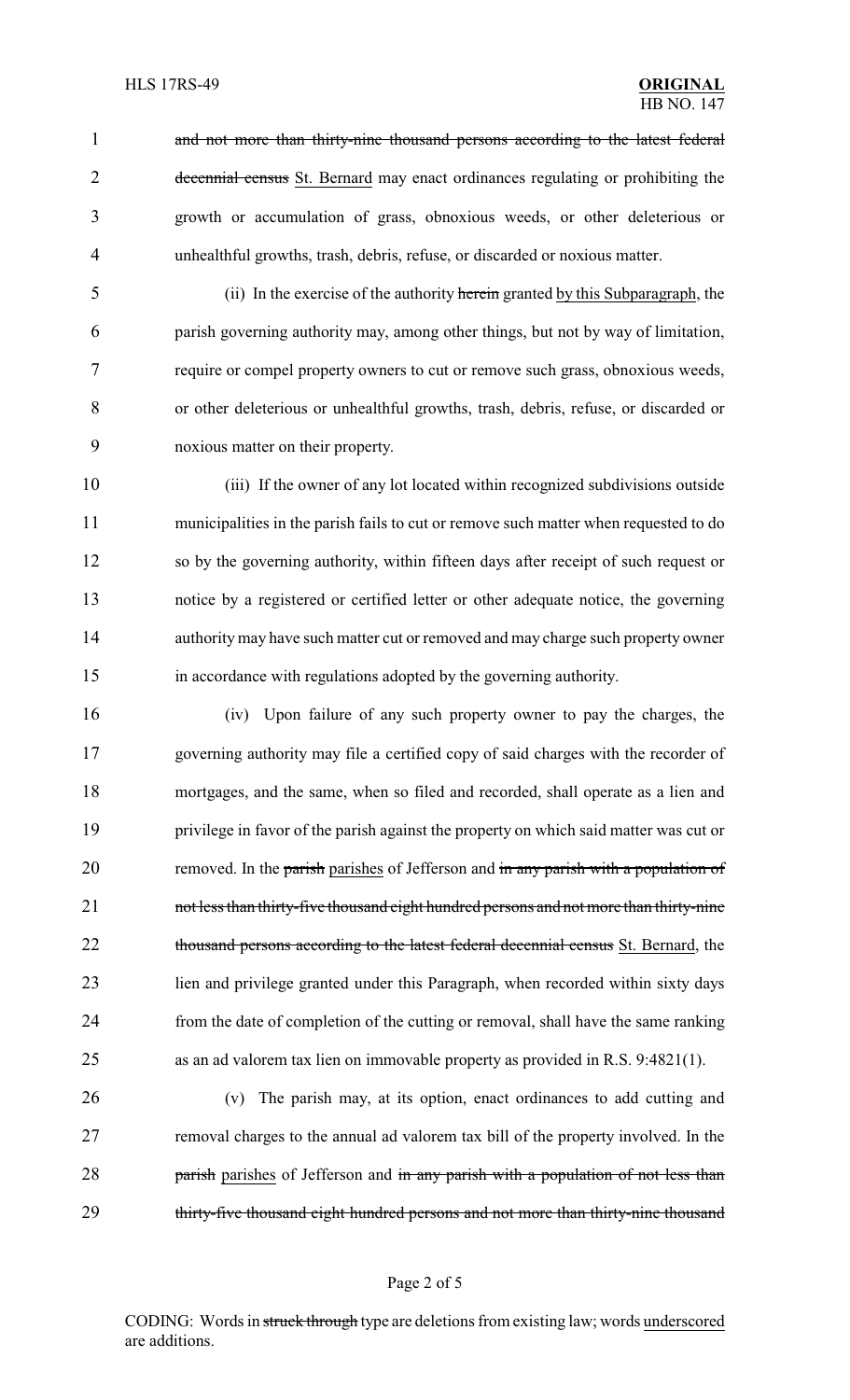**persons according to the latest federal decennial census** St. Bernard, if such charges are unpaid, the ad valorem tax lien imposed thereby and such rights attendant thereto 3 shall coexist with those granted under Paragraph (21)(b)(iv) of this Section Item (iv) of this Subparagraph. (vi) In the event that If such ordinances are enacted, the sheriff effecting collection shall be reimbursed by the governing authority for an amount equal to fifteen percent of the amount of such charges actually collected from the property

8 owner. This collection charge shall be in addition to such charges and shall also be 9 added to the ad valorem tax bill of the property involved. 10 (vii) In the exercise of the authority herein granted by this Subparagraph to

11 the parish parishes of Jefferson and to any parish with a population of not less than 12 thirty-five thousand eight hundred persons and not more than thirty-nine thousand 13 persons according to the latest federal decennial census St. Bernard, the respective 14 parish shall be the sole and proper defendant in any action, authorized by law, to 15 contest the addition of such charges to the ad valorem tax bill of the property 16 involved.

18 (30)

17 \* \* \*

19 \* \* \*

20 (b)(i) In the exercise of the authority granted herein by this Paragraph, the 21 governing authority of the parishes of Jefferson, Ouachita, Calcasieu, Ascension, and 22 St. Tammany, and of parishes with a population of not less than thirty-five thousand 23 eight hundred persons and not more than thirty-nine thousand persons according to 24 the latest federal decennial census St. Bernard may require or compel property 25 owners to remove trash, debris, junk, wrecked or used automobiles, or motor 26 vehicles, or any part or parts thereof, or any other junk, discarded or abandoned 27 machinery or other metal, tin, or other discarded items on their property, when such 28 items are being stored or kept in violation of any zoning or other regulatory 29 ordinance.

## Page 3 of 5

CODING: Words in struck through type are deletions from existing law; words underscored are additions.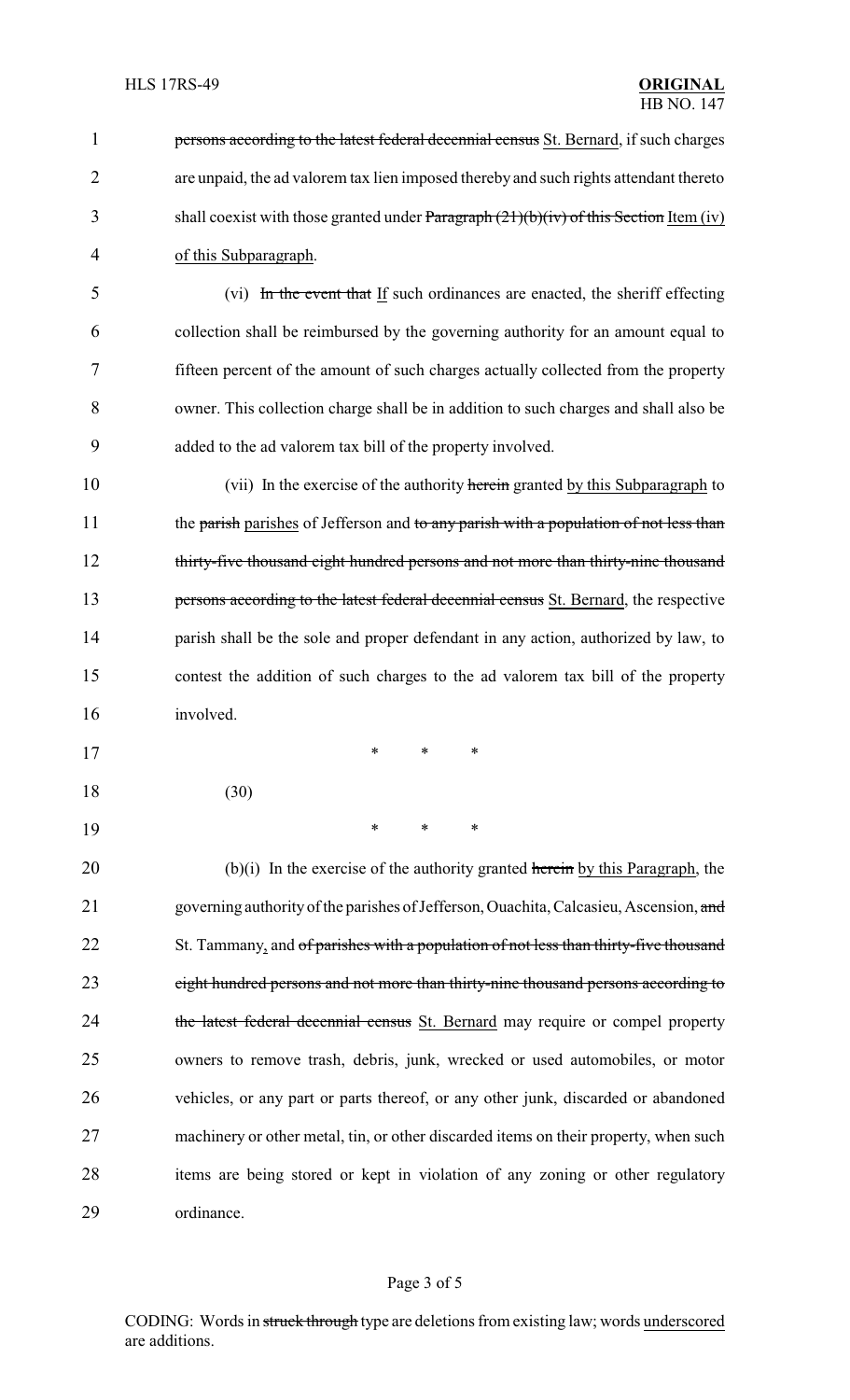(ii) If the owner of any such lot located within recognized subdivisions outside municipalities in the parish fails to remove any such item or items when requested to do so by the governing authority, within fifteen days after receipt of such request or notice by a registered or certified letter or other adequate notice, the governing authority may have such trash, debris, junk, or wrecked or used automobiles, motor vehicles, or any part or parts thereof, or any other junk, discarded or abandoned machinery, or other metal, tin, or other discarded items removed and may charge the property owner therefor in accordance with regulations adopted by the governing authority.

 (iii) Upon failure of any such property owner to pay the charges, the governing authority may file a certified copy of the charges with the recorder of mortgages, and the copy when so filed and recorded, shall operate as a lien and privilege in favor of the parish against the property from which the items were 14 removed. In the parishes of Jefferson, Ascension, and St. Tammany, and in any **parish with a population of not less than thirty-five thousand eight hundred persons** 16 and not more than thirty-nine thousand persons according to the latest federal 17 decennial census St. Bernard, the lien and privilege granted under this Paragraph, when recorded within sixty days from the date of completion of the removal of the items, shall have the same ranking as an ad valorem tax lien on immovable property as provided in R.S. 9:4821(1).

 (iv) The parish may, at its option, enact ordinances to add the removal charges to the annual ad valorem tax bill of the property involved. In the parishes 23 of Jefferson, Ascension, and St. Tammany, and in any parish with a population of not 24 less than thirty-five thousand eight hundred persons and not more than thirty-nine 25 thousand persons according to the latest federal decennial census St. Bernard, if such charges are unpaid, the ad valorem tax lien imposed thereby and such rights attendant thereto shall coexist with those granted under Item (iii) of this Subparagraph.